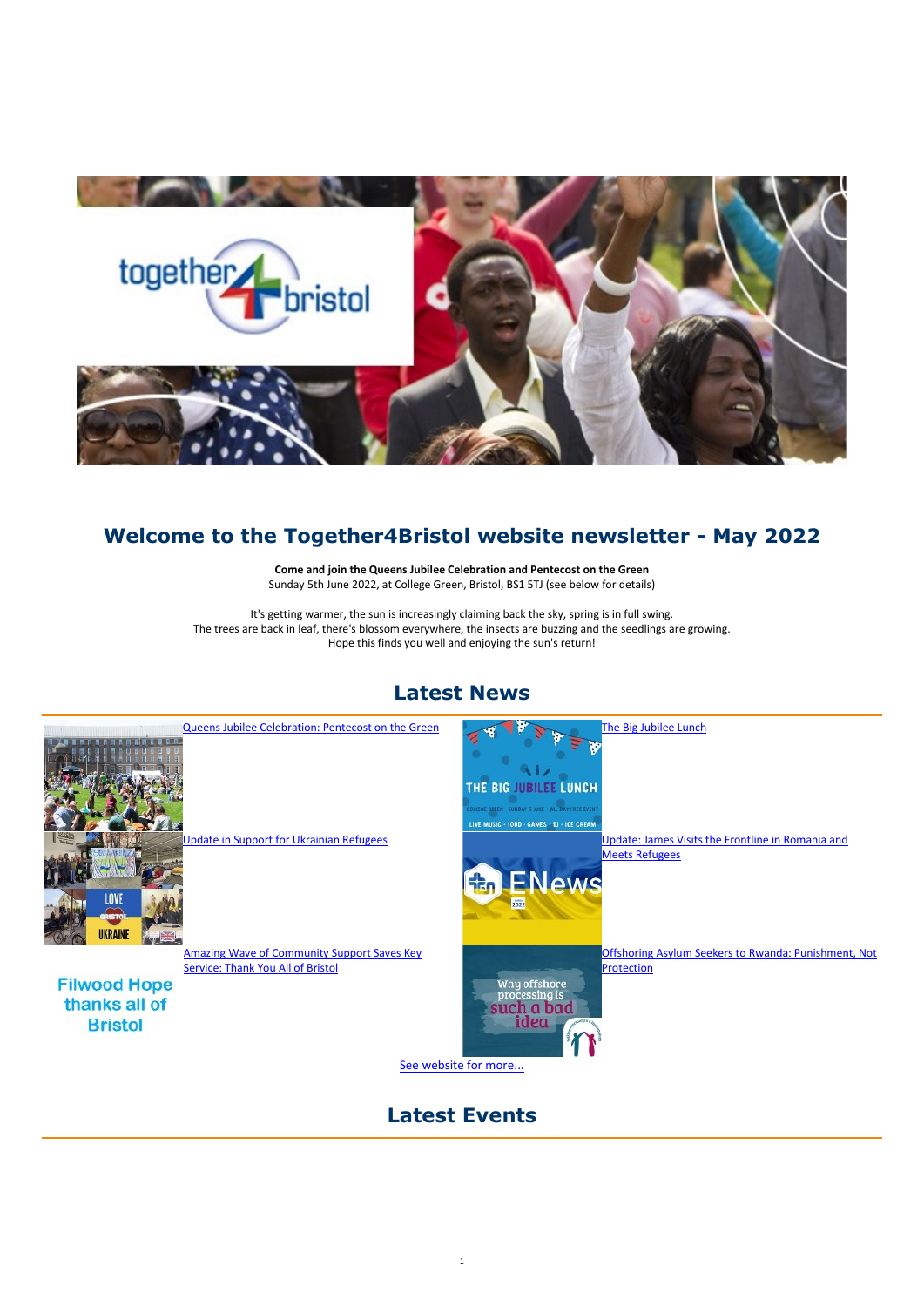### Science, Faith and Society Thu 5 May - Science, Faith and Society – Exoplanets,



liens and God Christ Church Clifton, BS8 3BN Tue 3-Sat 7 May - The Lion, The Witch and The **Wardrobe** 

CHRISTIANS-IN-SCIENCE



Bristol Hippodrome Theatre

Wed 11 May - How to Live and Work from the Unseen Realm: Choose Whom you will Serve **Conline** 



Sat 7 May - Angry Bible Reflections in a Pandemic John Wesley's New Room, 36 The Horsefair, Bristol, BS1 3JE



Evening Online Open Evening Online - Zoom Wednesday 11th May

**BAPTIST**<br>COLLEGE

together **bristol** 







**Green Christian Wed 18 May - Why should tax justice matter to** Christians? Cat Jenkins Online - Zoom

Wed 18 May - How to Live and Work from the Unseen Realm: Confidently Building on the Rock **Online** 

Wed 11 May – Bristol Baptist College Online Open

Wed 18 May - James Patterson and John Dipper John Wesley's New Room, 36 The Horsefair, Bristol, England

Wed 18 May - Sport Sphere Vision Meeting



Online - Zoom

**Book In Now** Early Bird Ticket | £28 Regular Ticket | £38 Concession | £20



Sun 5 Jun - The Big Jubilee Lunch College Green, Bristol, BS1 5UY

the Green<br>the Green Green in the Green College Green, Bristol, BS1 5TJ



ICC **ACCELERATE!**  Fri 10-Sun 12 Jun - ICCC UK and IRL National Conference The Nettle Hill Conference Centre, Brinklow Road, Ansty,



Sat 21 May - Aust Pilgrimage Bristol Cathedral, College Green, Bristol, BS1 5TJ



**Aust Pilgrimage** 

Saturday 21st May 2022



**TRANSFORMED** 

A SPECIAL BUSINESS UNLIMITED ONLINE INVITATION

"HOW TO LIVE AND WORK

FROM THE UNSEEN REALM"

SIX TRANSFORMED WORKING LIFE TRAINING<br>& TESTIMONY SESSIONS

Sat 21 May - Go Gently with Terry Waite CBE and

"HOW TO LIVE AND WORK FROM THE UNSEEN REALM" SUCTRANSFORMED WORKING LIFE TRAINING



oring Faith & Mental Spatth Graham Kendrick How do see no igate the impact of Covid 19 well? Chelmsford Cathedral, New Street, Chelmsford, CM1 What does a Memal Health Friendly C (ty look like) - When were a reemail treatm Friendly Community look Like"<br>- How do we Counce forwards even if we feel shattered!<br>- How do we build resilience?

Tue 24 May - Sustaining Conversations - A Common Voice: Diversity in Community and Nature Online - Zoom

Wed 25 May - How to Live and Work from the Unseen Realm: Faith and Hearing God **Conline** 



Mon 23–Wed 25 May - Healing and Harm: Intersections **FJUSA** of Trauma, Justice and Scripture Online - Zoom

BOOK YOUR TICKET:<br>CSBVBRISTOL.ORG.UK/CONFERENCE-2022



Wed 1 June - How to Live and Work from the Unseen Realm: Working from Rest **Conline** 



Sun 5 Jun - Queens Jubilee Celebration: Pentecost on

UK

Tue 21 Jun - The Spear Programme - Bristol Christchurch, Clifton Park, Bristol, BS8 3BN



See website for more...

## Some Other News